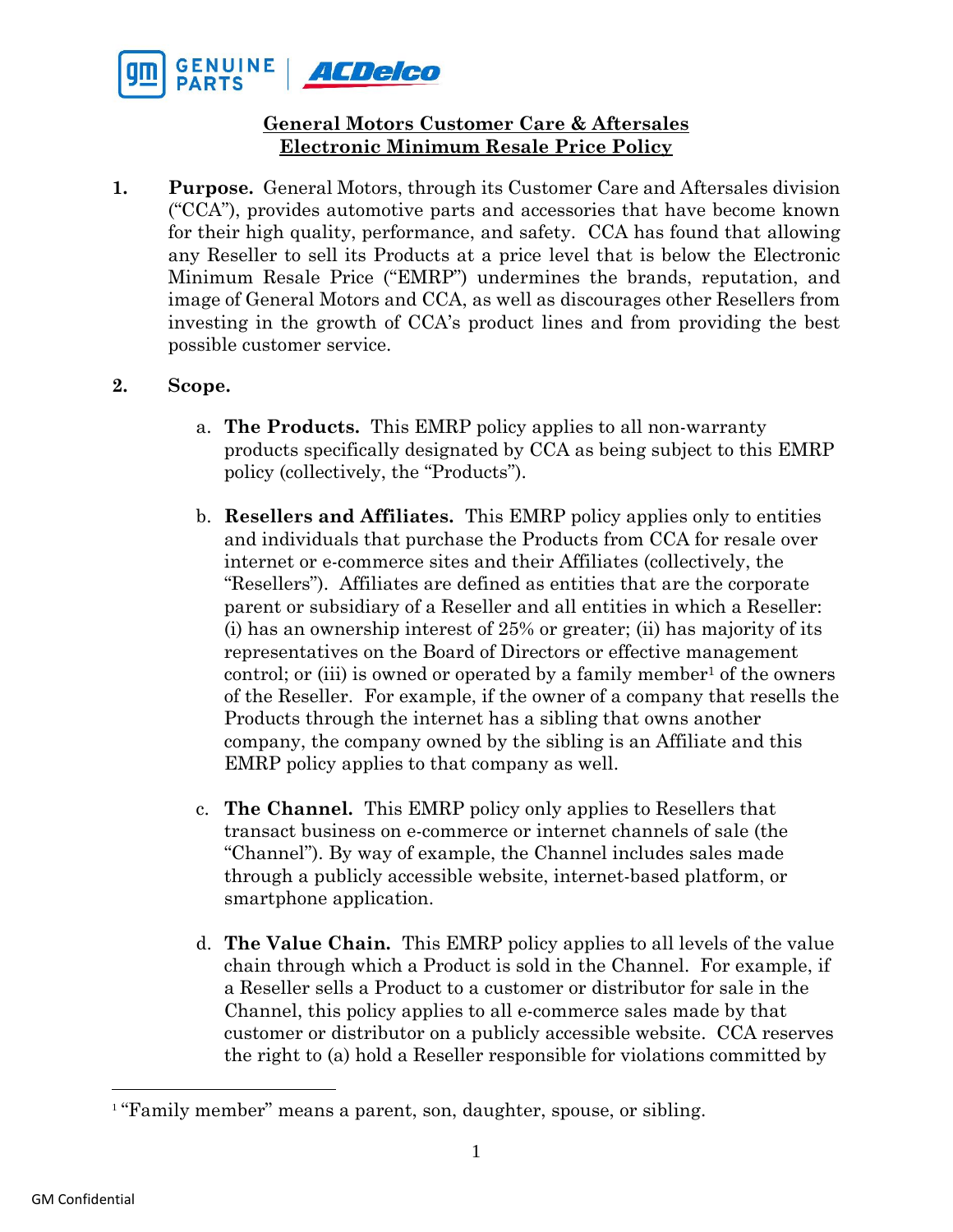a customer or distributor to which it has sold Products for resale in the Channel, or (b) to refuse to sell Products that are intended to be resold to a customer or distributor that has violated this EMRP policy.

- **3. No Agreement.** CCA is not establishing, controlling, or attempting to establish or control the resale prices of the Products. Instead, CCA is announcing a unilateral policy that, in CCA's judgment, protects the value of its brands consistent with the above Purpose section. On a product-by-product basis, CCA will unilaterally announce the EMRP policy for a listed Product through a written price list (an "EMRP Price Sheet") that will be provided to Resellers by CCA. **This EMRP policy does not constitute an agreement between any Reseller and CCA. Each Reseller is independently free to choose whether to comply with this policy. CCA neither solicits, nor will it accept, any assurance of compliance with this policy from any Reseller. This policy is not negotiable and will not be altered for any Reseller.** No CCA employee or agent is authorized to modify, interpret, or grant exceptions to this policy. No person has the authorization to solicit or obtain agreement of any Reseller to this policy, and any such agreement is invalid.
- **4. Resale Prices.** As used in this EMRP policy, "Electronic Minimum Resale Price" or "EMRP" means the minimum resale price for a Product to be sold in the Channel that is announced by CCA in its sole discretion. The resale price of a Product will be calculated beginning with the price at which the Product is sold or offered for sale, taking into account all discounts, deductions, rebates, and allowances offered to a potential or actual customer (regardless of the source of such discounts, rebates, and allowances, and regardless of whether the discount, rebate, or allowance was offered at the point of sale or as a later rebate). The following aspects of pricing are excluded from the calculation of a resale price:
	- a. Manufacturer rebates and coupons issued by CCA or General Motors directly to a customer that are used to purchase the Product;
	- b. Gift cards used by a customer to purchase the Products, so long as such gift cards are not issued with the intent of offering the Product at a resale price lower than CCA's announced EMRP;
	- c. Free or reduced-cost shipping offered for the Product; and
	- d. Taxes and charges for shipping, delivery, and/or insurances that are paid by the customer purchasing the Product.
- **5. Excluded Transactions.** The following forms of transactions are not subject to this EMRP policy: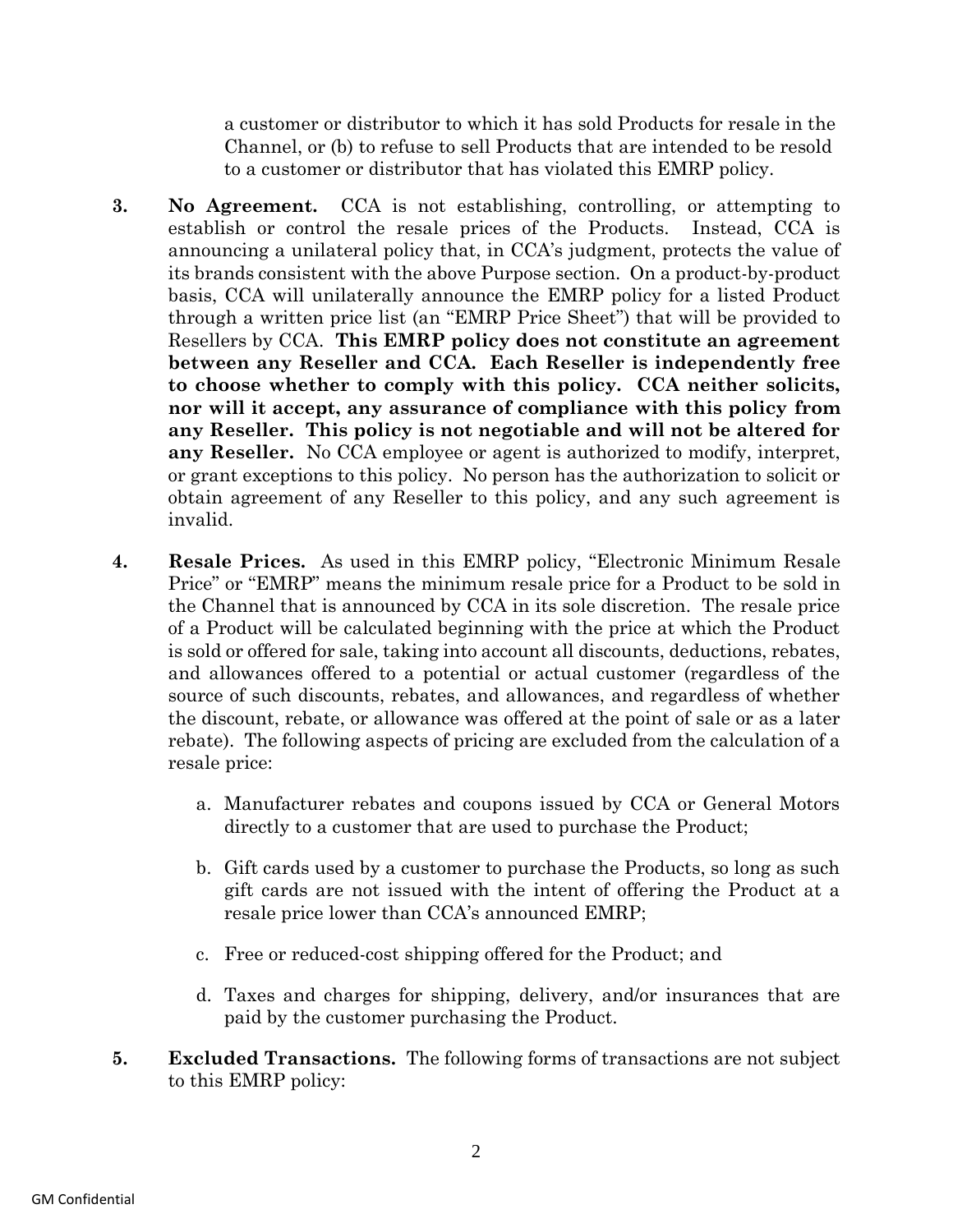- a. Returns of Products to CCA by the Reseller or a customer of the Reseller, which are permitted by CCA;
- b. Sales or offers to sell Products to employees of the Reseller for those employees' personal use (and not for resale), provided that the price for such sales and the amount of Products sold to the Resellers' employees are deemed by CCA to be reasonable; and
- c. Other such transactions that CCA shall designate in its unilateral discretion from time to time.
- **6. Bundled Pricing.** Where Products are sold, advertised, or promoted as a part of a package or bundle that includes other products, it will be a violation of this policy if CCA determines, in its sole discretion, that (a) the package price is lower than the sum of the EMRPs for all Products included within the packaged price, and/or (b) the price attributable to the Product when the total package price is divided by the total number of products in the package is below the EMRP for the Product.
- **7. EMRP Violations.** While each Reseller is free to establish its own actual final resale prices, it is a violation of this policy for a Reseller to sell any Product at a price lower than the EMRP. For the purposes of clarity, a Reseller will be in violation of this EMRP policy if any sort of discount, promotion, sale, offer, or rewards program causes the unit price of the Product to be advertised and/or sold at less than the Product's EMRP. Direct or indirect attempts to circumvent this policy, as determined by CCA in its sole discretion, will be considered a violation of this policy.
- **8. Consequences for Violations.** CCA is not directing any Reseller to comply with this policy, and each Reseller is independently free to choose whether to comply with this policy. Nonetheless, in order to address the concerns set forth in the Purpose section above, CCA will impose the following non-negotiable consequences for any Reseller that violates this policy, whose Affiliate has violated this policy, whose customer or distributor has violated this policy, and/or who engages in any activity that CCA determines, in its sole discretion, is designed or intended to directly or indirectly circumvent this policy:
	- a. For the first violation of this policy, effective as of the date specified in a written notice of violation from CCA, the Reseller will be given [72 hours] to set the Product's resale price to be in compliance with this policy.
	- b. For the second violation of this policy, effective as of the date specified in a written notice of violation from CCA, CCA will reject all orders for all of the EMRP-covered Products, for a period of 30 days.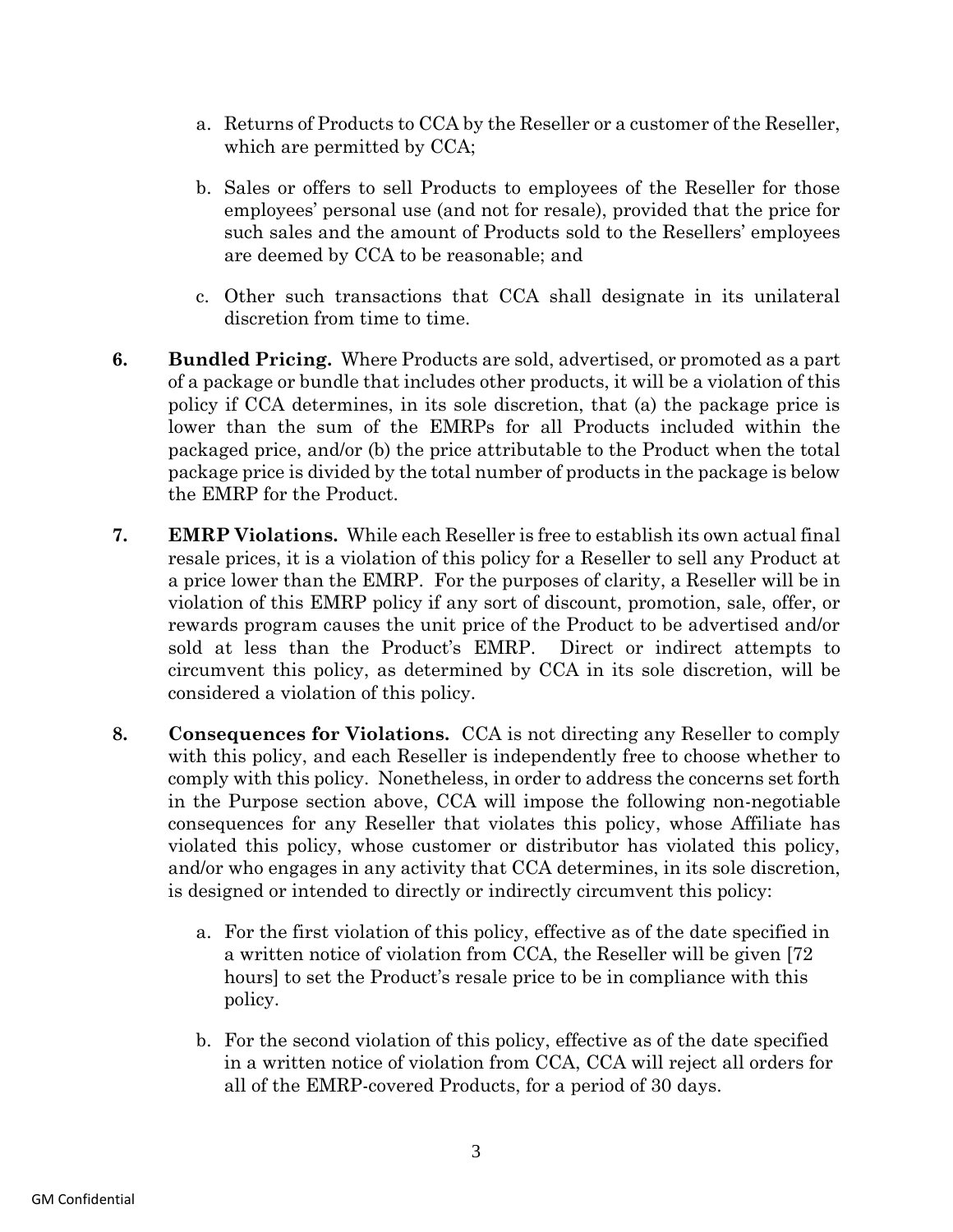- c. For the third violation of this policy, effective as of the date specified in a written notice of violation from CCA, CCA will reject all orders for all of the EMRP-covered Products, for a period of 90 days.
- d. For the fourth violation of this policy, effective as of the date specified in a written notice of violation from CCA, CCA will reject all orders for all of the EMRP-covered Products, for an indefinite period of time, and CCA will discontinue some or all of the IP Support it previously provided to Reseller for the EMRP-covered Product, and all other EMRP-covered Products, for an indefinite period of time. "IP Support" includes but is not limited to the provision of Product information, images, and data, including ACES/PIES data. The type of IP Support being suspended, and the duration of that suspension, will be determined by GM in its sole discretion. That GM may continue to provide IP Support for a period for a period of time after the fourth violation does not preclude it from removing that IP Support at a later date.

The consequences for violations of this policy are non-exclusive and do not limit or waive in any way the legal, equitable, and/or other remedies available to CCA.

## **9. Number of Violations.**

- a. Continued Violations. If, after receiving notice of a violation of this policy, a Reseller fails to fully cease its violations of, and/or circumvention of, this policy, such failure will be treated as a new and separate violation of this policy.
- b. Violations After Fourth Violation. After the fourth violation of this policy, each act or failure to act by the Reseller that constitutes a violation of this Policy will receive the same treatment as if a new fourth violation had occurred.
- c. Cumulative Nature. Except as noted in paragraph 9(d), below, each violation of this policy is cumulative. The same act(s) or failure(s) to act may result in multiple violations.
- d. Expungement. In the event that a Reseller is deemed by CCA to have violated this Policy, after the consequences for such a violation are finished, then a Reseller's total number of violations will be reset to zero if it is in compliance with this policy for the following amount of time:
	- i. For one prior violation, 1 year of compliance;
	- ii. For two prior violations, 18 months of compliance; and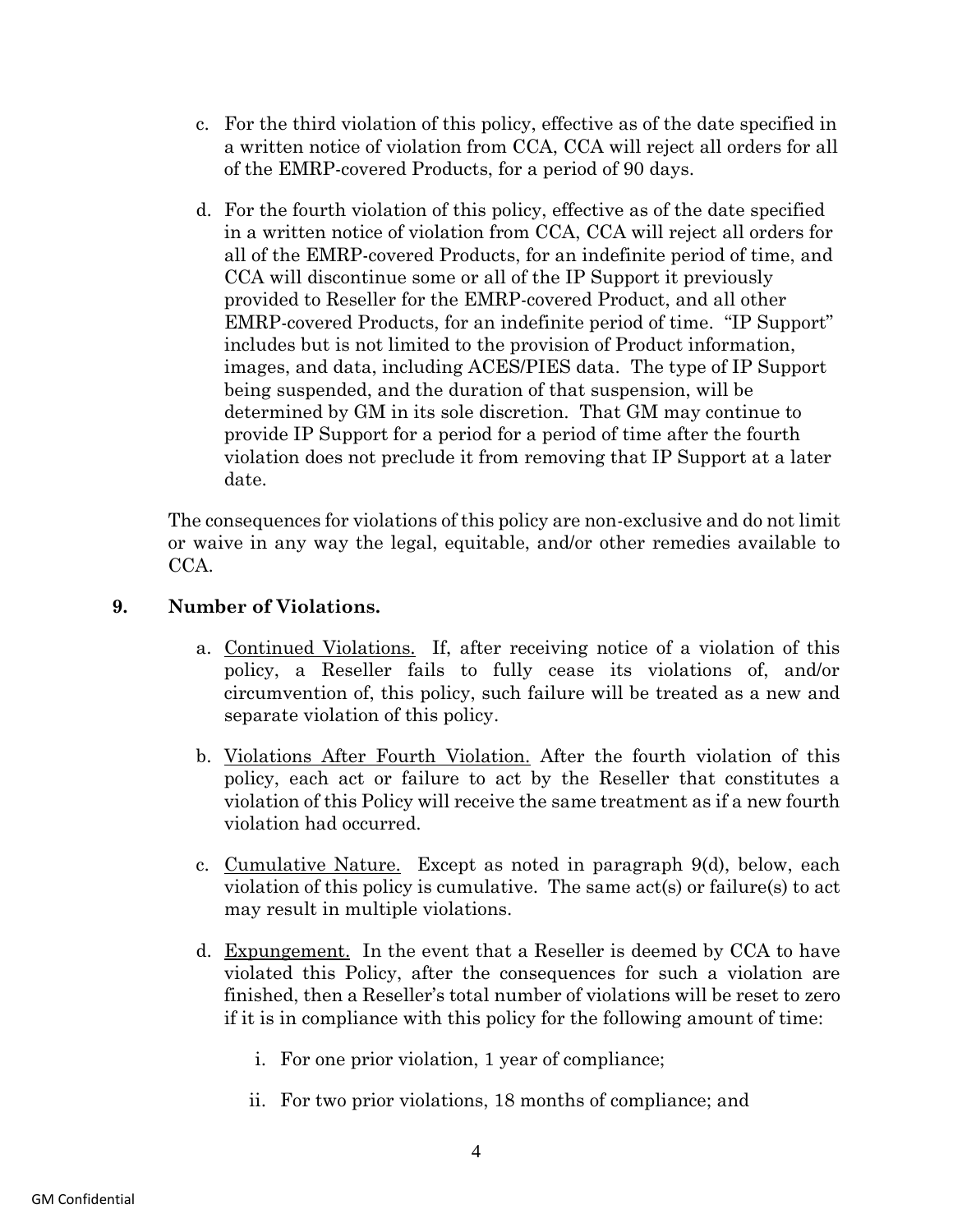iii. For three prior violations, 2 years of compliance.

A Reseller that has been found by CCA to be in violation of this policy four or more times (excluding any violations that have been expunged) will not be able to reset its total number of violations to zero by compliance with this policy.

- **10. Non-Authorized Customers.** CCA has determined that particular persons or entities are engaged in sales practices that undermine the value of CCA's brands. Therefore, in addition to the violations set forth above, unless a Reseller is expressly authorized or directed by CCA in writing, it will also be a violation of this policy for a Reseller to sell, offer to sell, or provide Products to any entity or individual listed on Non-Authorized Customer List created by CCA that is provided to Resellers. For purposes of this EMRP policy, a "Non-Authorized Customer List" means any written notice from CCA that states (a) one or more individuals or entities are not authorized by CCA to promote or sell the Products, or (b) CCA has revoked the authorization of a Reseller to promote or sell Products to such individuals or entities. CCA will list individuals or entities on a Non-Authorized Customer List in its sole discretion and will not negotiate with Resellers regarding whether an entity or individual should or should not be listed on a Non-Authorized Customer List. Entities listed on the Non-Authorized Customer List shall not receive CCA data or marketing support. Resellers shall not provide CCA data or marketing support to an entity listed on the Non-Authorized Customer List or cause such data or marketing support to be provided to such an entity. From time to time, CCA in its sole discretion may authorize a Reseller to sell a limited amount of Products to entities or individual listed on such a Non-Authorized Customer List.
- **11. Monitoring.** CCA will monitor Resellers' pricing and promotion practices for Products. If CCA has reason to believe that a Reseller has violated this policy, CCA may, in its sole discretion, request and review sales data from a Reseller regarding its sales of the Products to determine whether this policy has been violated. Failure to promptly provide information requested or providing false information in response to a request will be treated as a violation of this policy.
- **12. Enforcement and Revision.** This policy will be enforced by CCA in its sole discretion and is not subject to negotiation or prior notice. CCA reserves the right to update, modify, suspend, reinstate, or terminate its EMRP price for any Product at any time and for any reason, in CCA's sole discretion.. CCA further reserves the right to exercise its sole discretion to modify, alter, or withdraw its designations concerning which Products, Resellers, Affiliates, or Channels are subject to his EMRP policy.CCA will make any such revisions to this policy available to Resellers. This policy is effective as of 12:00 AM Easters Standard Time, January 1, 2020 and supersedes any prior policy